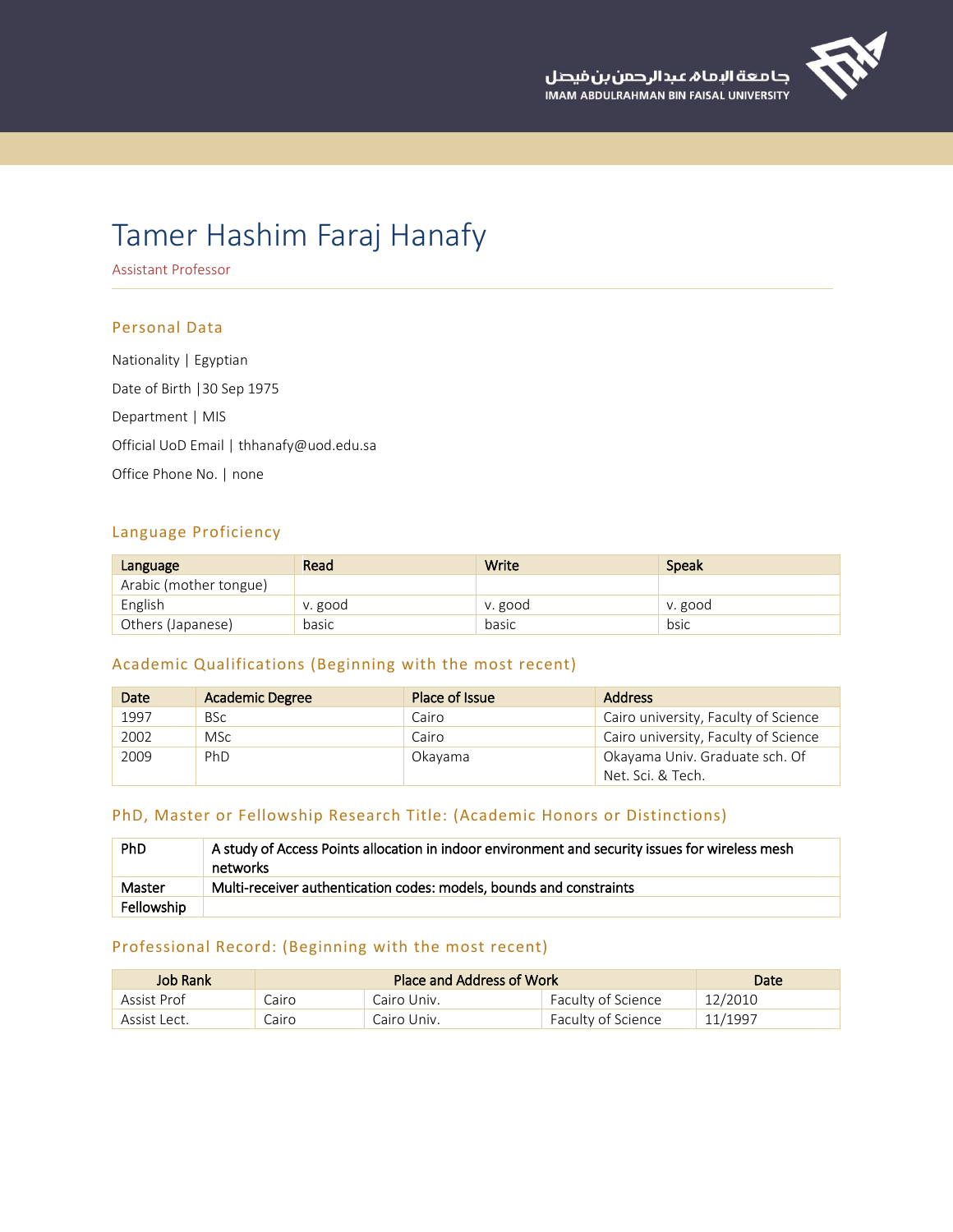

# Scientific Achievements

## Published Refereed Scientific Researches

(In Chronological Order Beginning with the Most Recent)

| #              | Name of Investigator(s)            | <b>Research Title</b>                | <b>Publisher and Date of Publication</b> |
|----------------|------------------------------------|--------------------------------------|------------------------------------------|
| 1              | Tamer Hashem Farag, Reem           | <b>Comparative Simulations for</b>   | International Journal of 2016 June       |
|                | Farag                              | <b>SARA and AODV Routing</b>         | <b>Computer Applications</b>             |
|                |                                    | Algorithms in Ad hoc Network         |                                          |
|                |                                    | using NS2                            |                                          |
| $\overline{2}$ | Sweilam, N. H., Nagy, A. M.,       | Comparative Studies for              | Mathematical Sciences 2015 May           |
|                | Farag, T. H., & Abo-Elyazed, A. S. | Different Image Restoration          | Letters                                  |
| 3              | T Farag, N Funabiki, T Nakanishi   | <b>An Access Point Allocation</b>    | 2009 March                               |
|                |                                    | Algorithm for Indoor                 | <b>IEICE Transactions on</b>             |
|                |                                    | <b>Environments in Wireless Mesh</b> | Communications                           |
|                |                                    | <b>Networks</b>                      |                                          |

# Scientific Research Papers Presented to Refereed Specialized Scientific Conferences

| #             | Name of Investigator(s) | <b>Research Title</b>                 | <b>Conference and Publication Date</b> |
|---------------|-------------------------|---------------------------------------|----------------------------------------|
|               | Reem Farag, Tamer       | Comparative Study of Two On-Demand    | International Conference for           |
|               | Farag                   | Ad Hoc Routing Algorithms Using NS2   | Mathematics and Applications           |
|               |                         | Simulator                             | (ICMA15) DEC. 2015, Cairo, Egypt       |
| $\mathcal{P}$ | Tamer Farag, Nobuo      | A Study of Access-Point Allocation    | NS2014-102                             |
|               | Funabiki, Walaa         | Algorithm for Scalable Wireless Mesh  |                                        |
|               | Hassan                  | Networks in Indoor Environments       |                                        |
|               |                         |                                       |                                        |
| 3             | Tamer Farag, Nobuo      | Throughput evaluations using NS-2 for | NS2014-20                              |
|               | Funabiki, Walaa         | access-point aggregation algorithm in |                                        |
|               | Hassan                  | IEEE802.11n wireless LANs             |                                        |
| 4             | Farag, T., and A.       | A New Affinity Function               | New horizons in basic and              |
|               | Hassan,                 | for Fuzzy Connectedness               | applied science (ICNHBAS),             |
|               |                         | <b>Image Segmentation</b>             | hurghada, 2013.                        |
|               |                         |                                       |                                        |

## Current Researches

| Research Title                                                           | Name of Investigator(s)                                                                                   |
|--------------------------------------------------------------------------|-----------------------------------------------------------------------------------------------------------|
| Modified Absolute Fuzzy<br>Connectedness Based Segmentation<br>Algorithm | T. H. Farag, H. A. Ayad, W. A. Hassan,<br>A. S. AlBahussain, U. A. Badawi <sub>1</sub> , M. K.<br>Alsmadi |